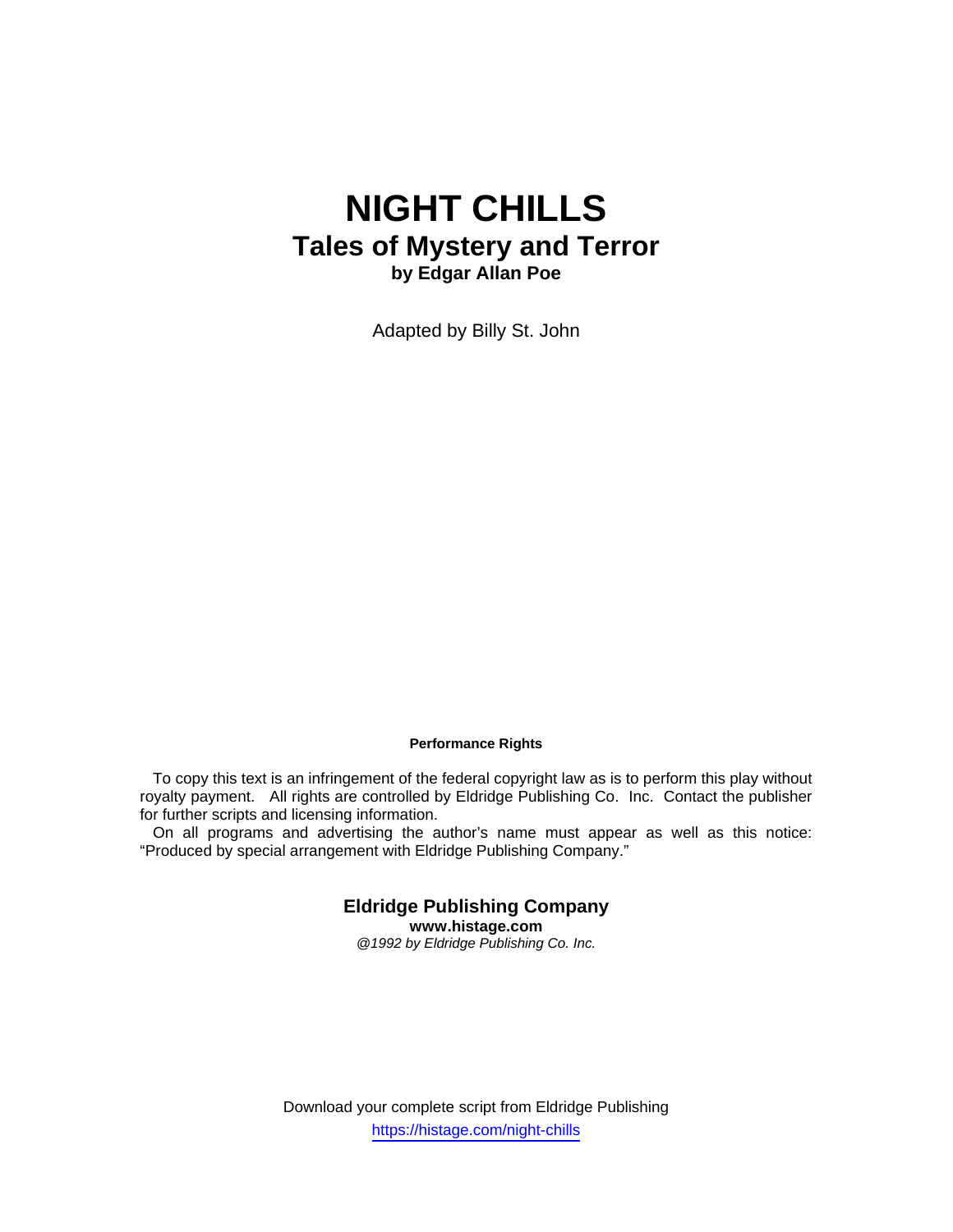*Night Chills -2-* 

## **NIGHT CHILLS**

*(Tales of Mystery and Terror by Edgar Allan Poe)* 

**OPENING NARRATION: POE.....Page 3 THE TELL-TALE HEART** *(3 m, 3 w)***.....Page 4 THE FALL OF THE HOUSE OF USHER** *(3 m, 3 w).....* **Page 15 THE CASK OF AMONTILLADO** *(2 m, 3 w).....* **Page 27 THE MURDERS IN THE RUE MORGUE** *(4 m, 4 w).....* **Page 38 THE PURLOINED LETTER** *(4 m, 4 w).....* **Page 53 CLOSING NARRATION: POE..... Page 64**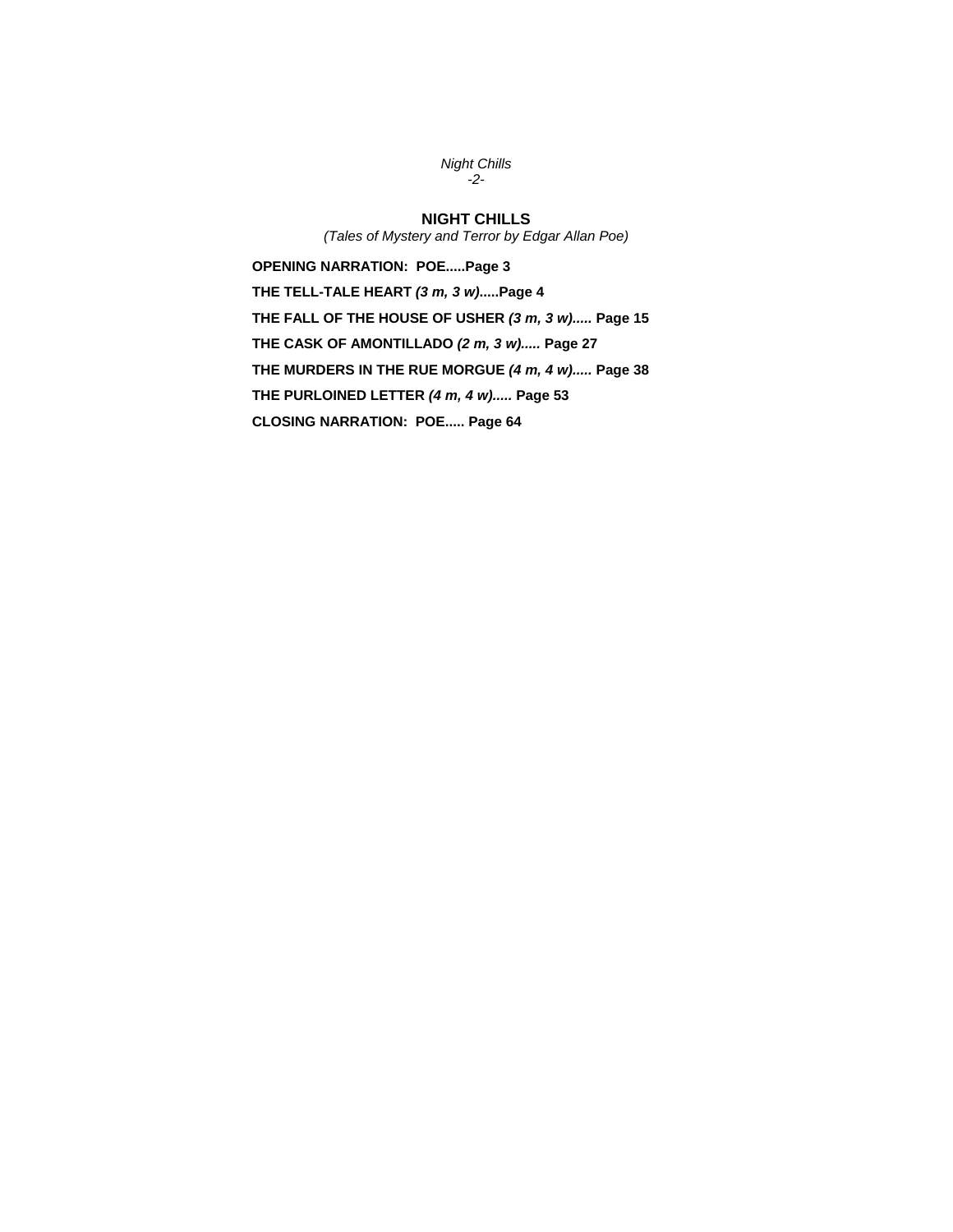*Night Chills -3-* 

## **Flexible Story Selection And Casting**

*By Billy St. John* 

When I set out to combine several Edgar Allan Poe stories into a full evening's entertainment, I decided to do so in a manner that gives whoever directs the show the most flexibility possible. To achieve this goal, I first designed an all-purpose set that could serve for the five plays in the collection, thus requiring little or no set changes between plays.

 Although there are five stories in "Night Chills", you will probably decide to perform only three or four of them; they would provide you with a 90 minute or two hour show. All five are included to allow you to select which ones would best suit your needs, such as in regard to casting; this way you can use a large number of actors in the show, or you can have a small company appear in more than one play. For further flexibility, the sequence of these plays can be rearranged. This could allow the actors in one play to change costumes before appearing in another if they are cast in more than one.

 One character - Edgar Allan Poe - narrates the plays and ties them together. His remarks that introduce each story and concludes them can be moved with the plays themselves if you wish to change their order. You will cut his dialog that pertains to the plays you omit, naturally. Each selection of Poe's narratives is set apart from the others so that you can tell easily where to do your editing. I wish you much success with "Night Chills."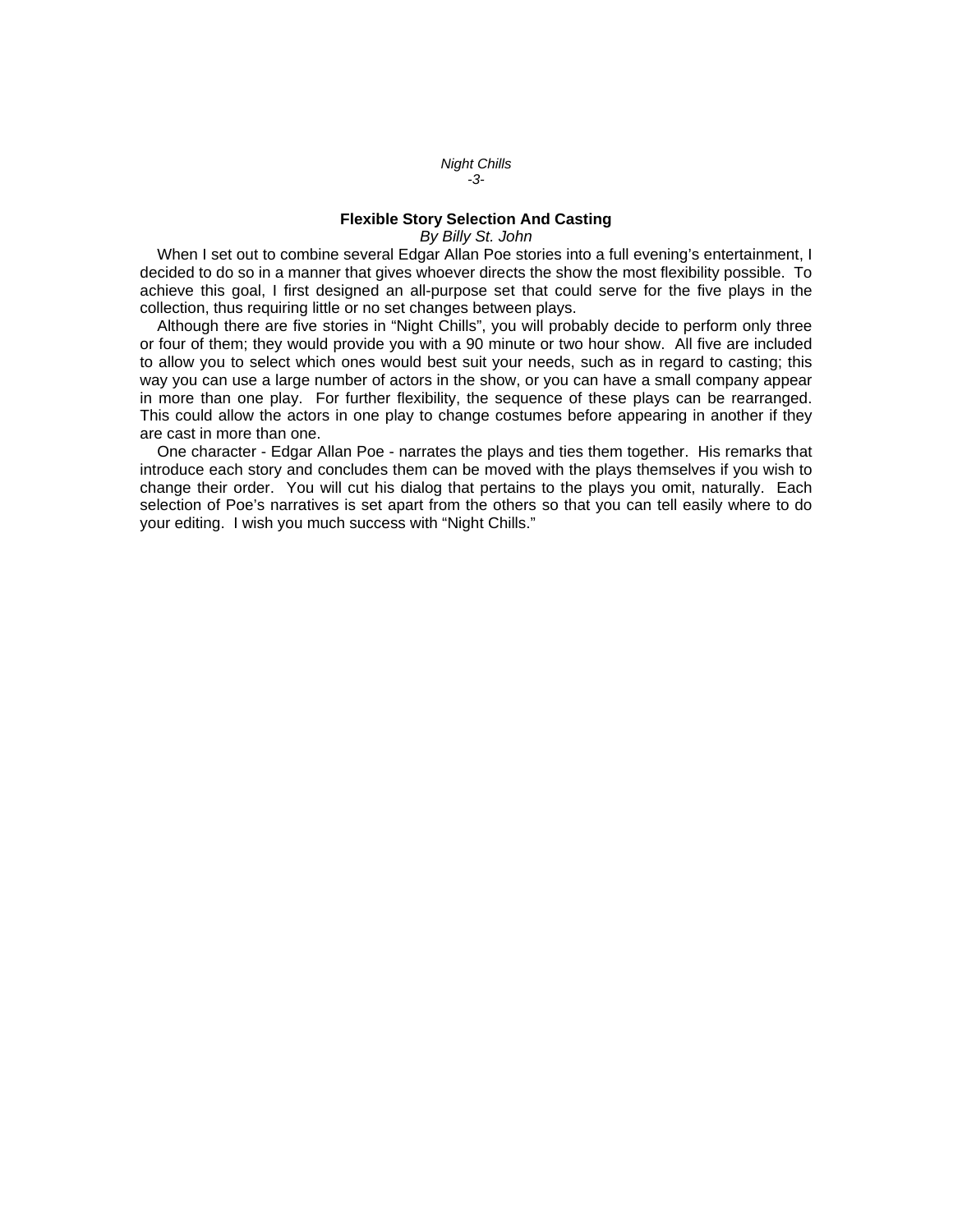### *Night Chills -4-*

## **Setting**

 The basic setting is an old-fashioned looking room such as might have existed in the 1800s. It contains a door DSR, one USL, and one DSL - all open outward; their destinations will vary with each story. There is a window in the USC wall. A desk is DS of the window, facing into the room; a chair sits behind it. A sofa is RC, angled into the room. A table is LC, also angled into the room; a chair sits UPS of it and another is SR of it.

- 
- 
- 

## **THE MURDERS IN THE RUE MORGUE THE PURLOINED LETTER**

- 1. Corridor. 1. Corridor.
- 
- 
- 

## **TELL-TALE HEART THE FALL OF THE HOUSE OF USHER**

- 1. Front door. The great front hall.
- 2. Bedroom. 2. Kitchen and servants' quarters.
- 3. Zolka's room. 3. Bedrooms and parts of the house.

- 
- 
- 2. Bedrooms.<br>
2. Dining room and connected areas.<br>
3. Kitchen.<br>
3. Bedrooms and servants' quarters. 3. Bedrooms and servants' quarters.

**THE CASK OF AMONTILLADO** - The exits are to unspecified parts of the house.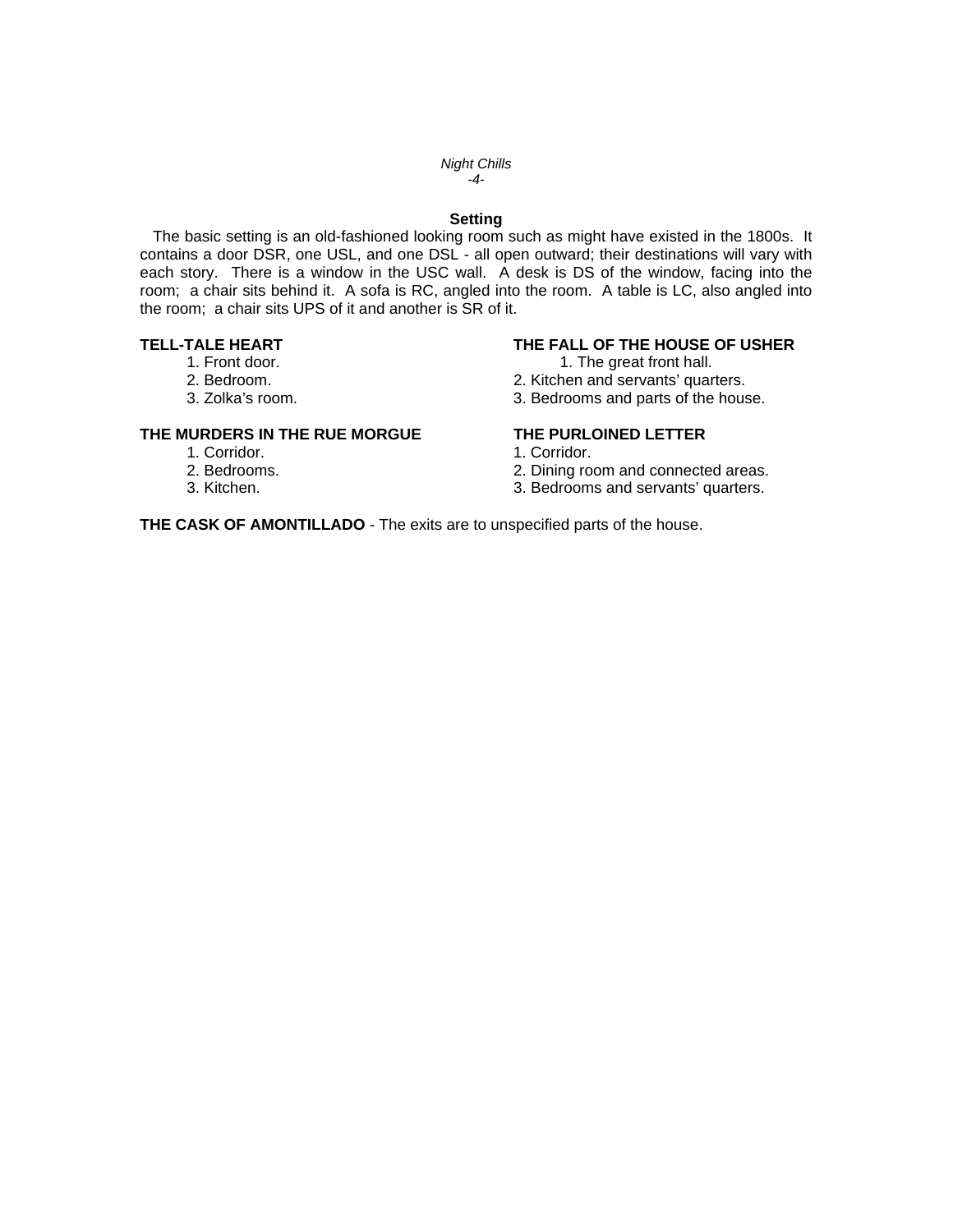### *Night Chills -5-*

## **OPENING NARRATION**

*(AT RISE: The stage is dark. A clock chimes twelve. On the fourth chime, A MAN begins to speak; it is EDGAR ALLAN POE.)* 

POE: "Once upon a midnight, dreary, while I pondered, weak and weary, over many a quaint and curious volume of forgotten lore..."

*(A soft area LIGHT fades up on the desk as HE continues. Poe is seated at the desk, writing his*  poem with a pen which he occasionally dips into an ink well. He seems intent, driven.)

POE: *(Continues.)* "While I nodded, nearly napping, suddenly there came a tapping as of someone gently rapping, rapping at my chamber door. " 'Tis some visitor," I muttered, "tapping at my chamber door - only this and nothing more."

*(HE breathes a sigh as he lays down the pen, weary. He brings his other hand up to shade his eyes and massage his temples. After a beat, he lowers the hand and looks out at the audience.)* 

POE: *(To the audience.)* Some will say I am mad; others, just a dreamer. The truth, perhaps, lies somewhere in between.

*(HE rises as the room LIGHTS comes up around him. They are kept fairly dim through Poe's narratives and through most of his stories in keeping with the mood of the evening. He comes DSC as he talks.)* 

POE: The noted writer Walt Whitman might have captured me best when he wrote: "In a dream I once had, I saw a vessel on the sea, at midnight, in a storm. On the deck was a slender, slight figure, a dim man, apparently enjoying the terror, the murk, and the disclosure of which he was the centre and the victim. That figure of my lurid dream might stand for Edgar Allan Poe, his spirit, his fortunes, and his poems - themselves all lurid dreams."

 It was evident from the beginning that I was not to lead a tranquil life. I was born in 1809 to David and Elizabeth Poe, actors who traveled the theatrical circuit in the Carolinas and Virginia. When I was but two years old, my father deserted my mother who was pregnant at the time, and ill. Not long after giving birth to my sister Rosalie, Mother succumbed to the ravages of tuberculosis. I was later to marry my cousin, Virginia Clemm, who likewise suffered poor health. She brought a bitter-sweet happiness into my life for a scant eleven years before she, too, left me to journey into the great beyond. Is it any wonder dying women often make their way into my stories and poems? Madeline Usher ... Lenore ... Annabel Lee ... Ah, you did not come to hear the rambling thoughts of a weary man; it was my stories that drew you here, and it is my stories you shall be told.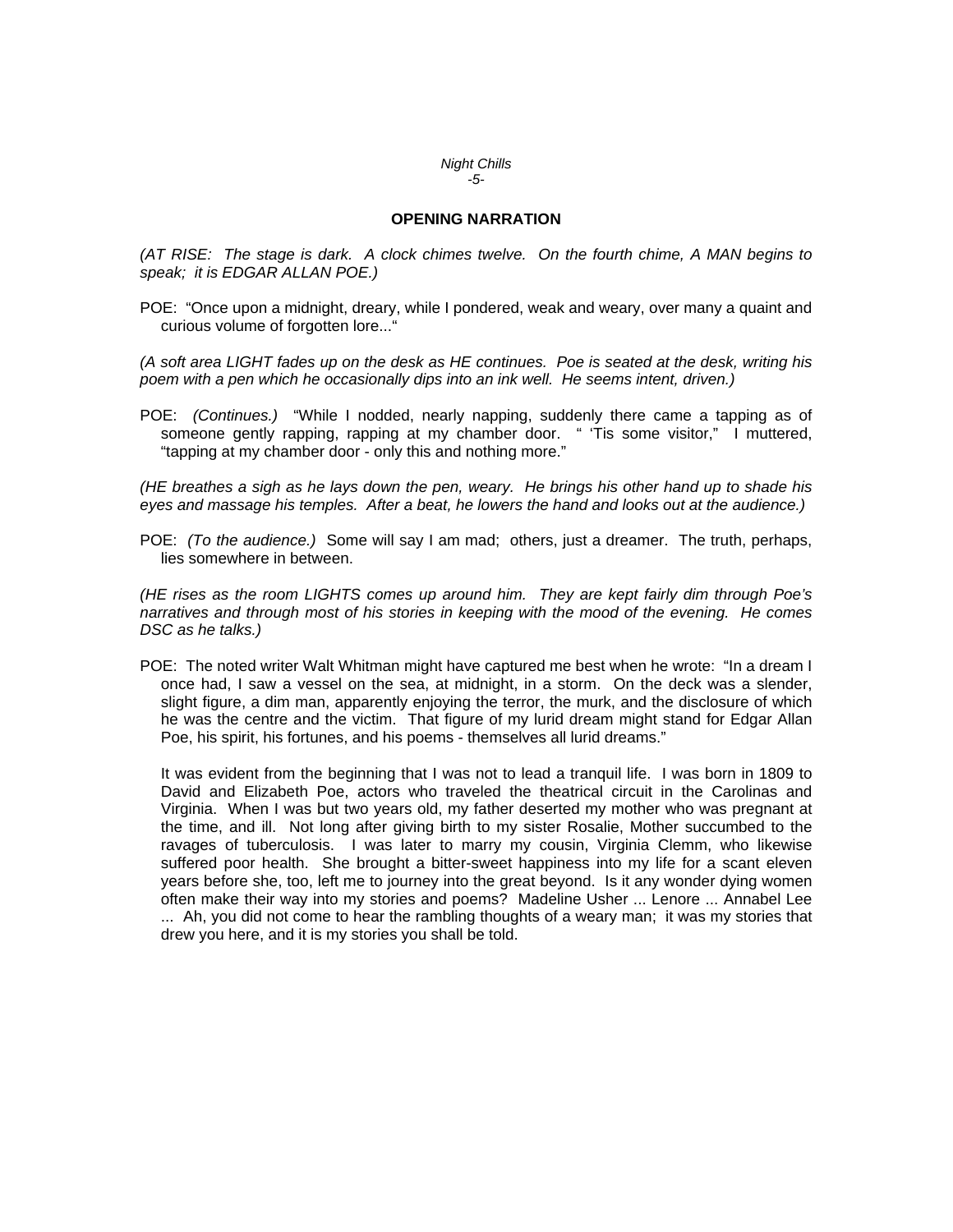### *Night Chills -6-*

## **INTRODUCTION TO "THE TELL-TALE HEART"**

POE: Perhaps the best known of my tales involves murder, guilt and greed. I call it "The Tell-Tale Heart." Imagine, if you will, that you are in a decaying house on the edge of a small Eastern village. It is a rainy summer evening.

*(The LIGHTS fade out. POE exits in the darkness.)* 

## **"THE TELL-TALE HEART"**

**JESS STARK:** An itinerant hardware peddler, 20s. **LORNA STARK:** His attractive, sensitive wife, 20s. **NATHAN ZOLKA:** Their half-blind, half-deaf benefactor, 70s. **KRISTIN HOLUB:** Elder niece of Nathan Zolka, 29. **METTI HOLUB:** Kristin's sister, 26. **BRANNAMAN:** The village constable, 52.

**PLACE:** The parlor of a decaying house on the edge of a small Eastern village.

**TIME:** A rainy summer evening, some years ago.

- **SETTING:** The set represents the parlor of a gloomy, run-down residence. The basic set must be dressed down to reflect this. A dirty tablecloth can be put on the table LC; a tattered old blanket can cover the sofa RC. Pile old boxes in front of the desk USC to mask it. Overlay a set of ragged curtains over the nice pair that hangs at the window USC. Strip the walls of any paintings or adornments that might be used in other stories.
- **PRODUCTION NOTE:** The "heartbeats" in the final scene may be simulated on timpani (kettledrums) or on a bass drum. This effect might be "live" or tape-recorded, the latter possibly more satisfactory.

## **THE TELL-TALE HEART**

*(AT RISE: The stage is devoid of humanity. Blackness beyond window USC is disturbed intermittently by LIGHTNING. There is the sound of RAIN, continuing through play. A pause. Then JESS, a thin, strangely-behaving young man in wet jacket, enters at arch DSR, a lantern in his hand. He moves UPS furtively to the doorway USL.)* 

JESS: *(In a low, intense voice.)* Lorna! Lorna!! *(Halts suddenly; looks with caution toward door*  DSL, crosses DS and very carefully opens door, peering into the darkness beyond.)

LORNA: *(Enters USL, with candle in her hand.)* Jess?

JESS: *(Closing door DSL carefully indeed.)* Shshsh!

LORNA: *(In lowered voice.)* I was preparing for bed.

JESS: *(Crossing to table, LCS.)* You'd best start preparing to leave.